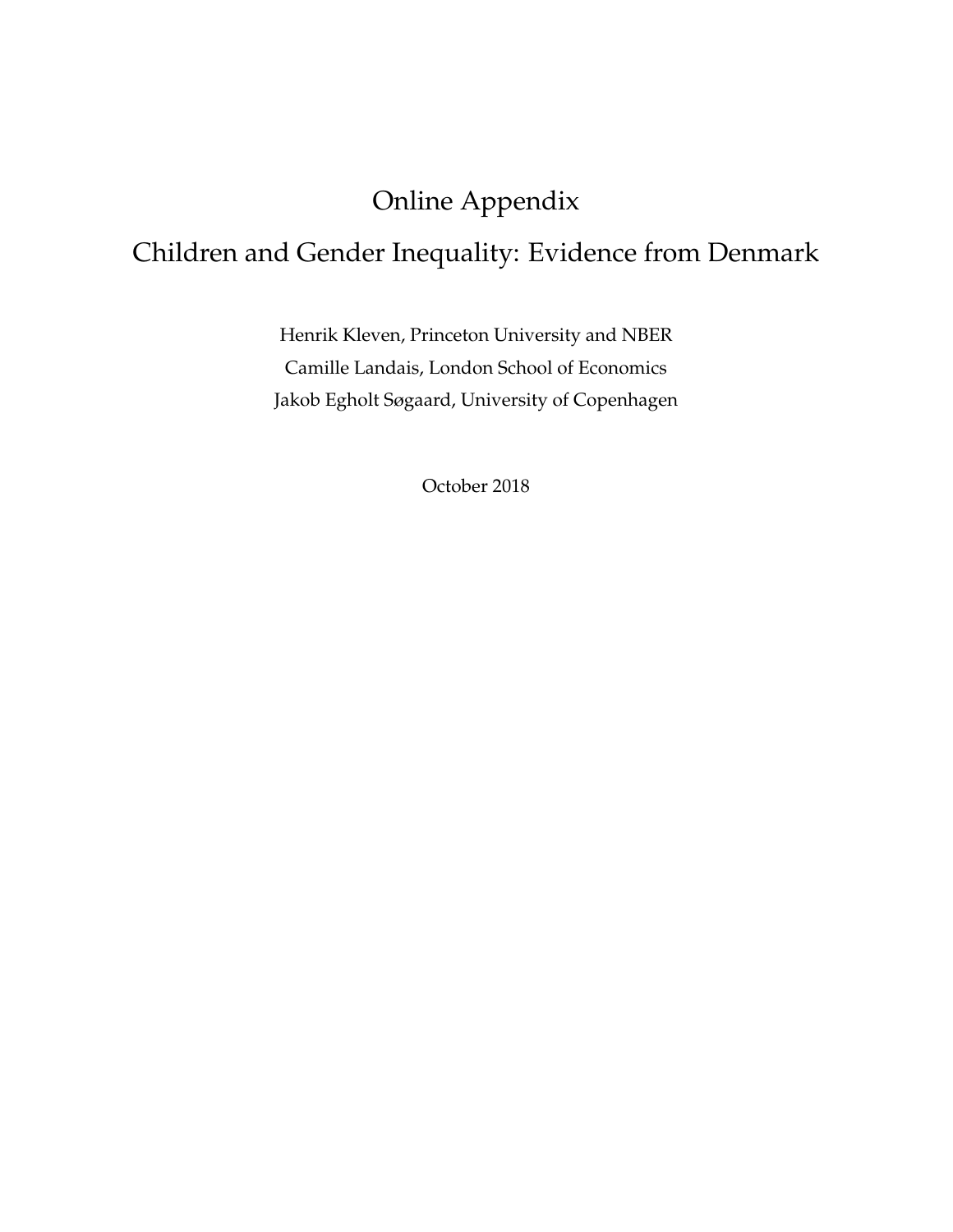# **A Supplementary Figures and Tables**



Figure A.I: Gender Gaps Across Countries 1980-2013

**A: Convergence of the Gender Pay Gap Across Countries**



Notes: The time series in Panel A are drawn from OECD.org, except for Denmark where we use our own calculations of median earnings for full-time workers aged 16-64 (where full time is defined based on the ATP hours measure described in section 2.2). Our calculations for Denmark uses the same underlying data as the official OECD series, but is more consistent with the sample definitions used for the other countries. In Panel B the gaps in earnings and participation are calculated for the entire population aged 16-64 regardless of employment status, while the gaps in hours worked and wage rates are calculated conditional on participation.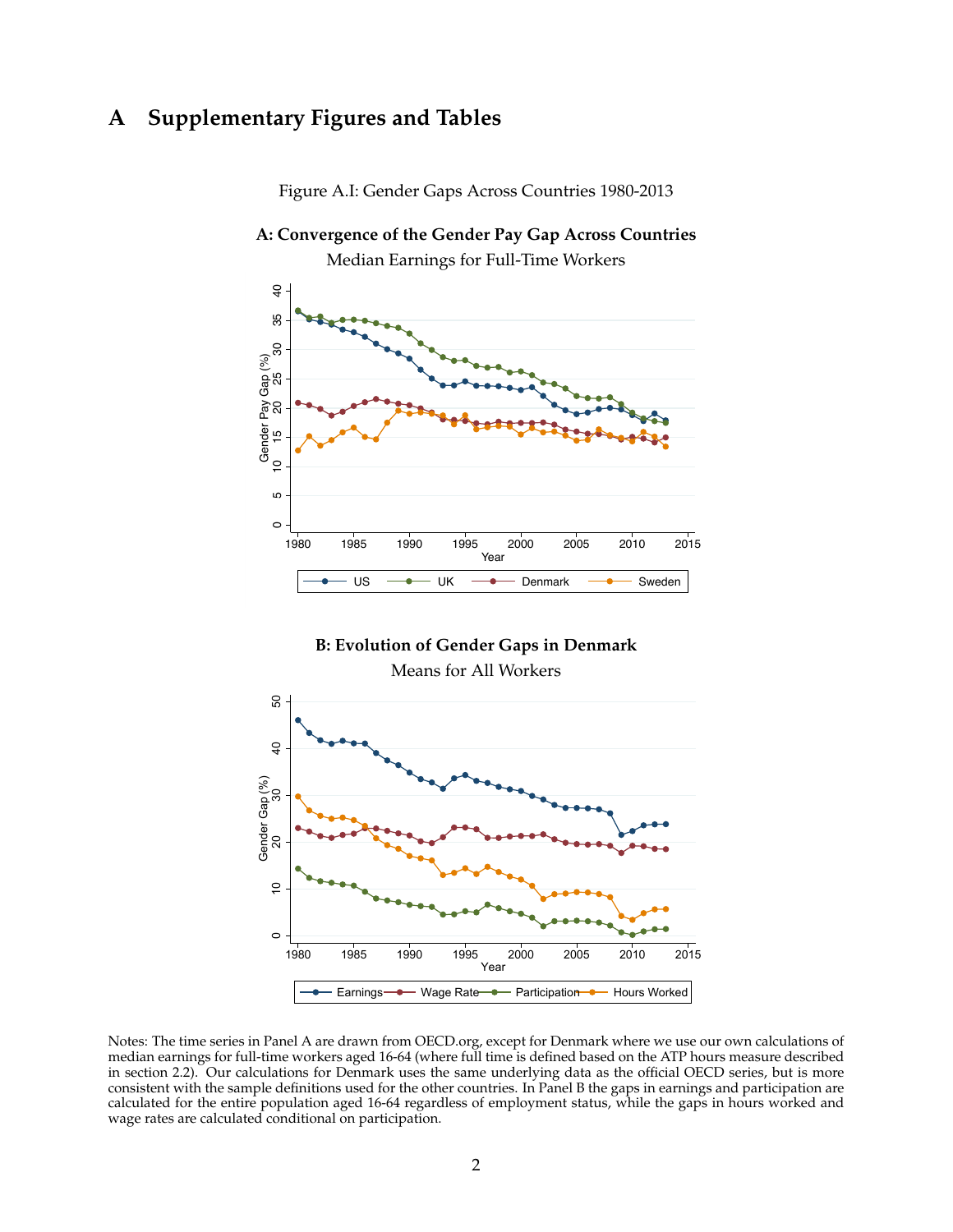### Figure A.II: Gender Norms Across Countries

*part-time or not at all when they are married but with no children? part-time or not at all when there is a child under school age?*



### A: Women Without Children **B: Women With Children Under School Age**

*Do you think that women should work outside the home full-time, Do you think that women should work outside the home full-time,*



*part-time or not at all when the youngest child is still in school? part-time or not at all when the child has left the home?*

# $\circ$

### **C: Women With Children In School D: Women With Children Who Have Left Home**

*Do you think that women should work outside the home full-time, Do you think that women should work outside the home full-time,*



Notes: The figure is based on data from the International Social Survey Program (ISSP) in 2002. Each panel shows shares (in percent) choosing each of the 3 listed categories.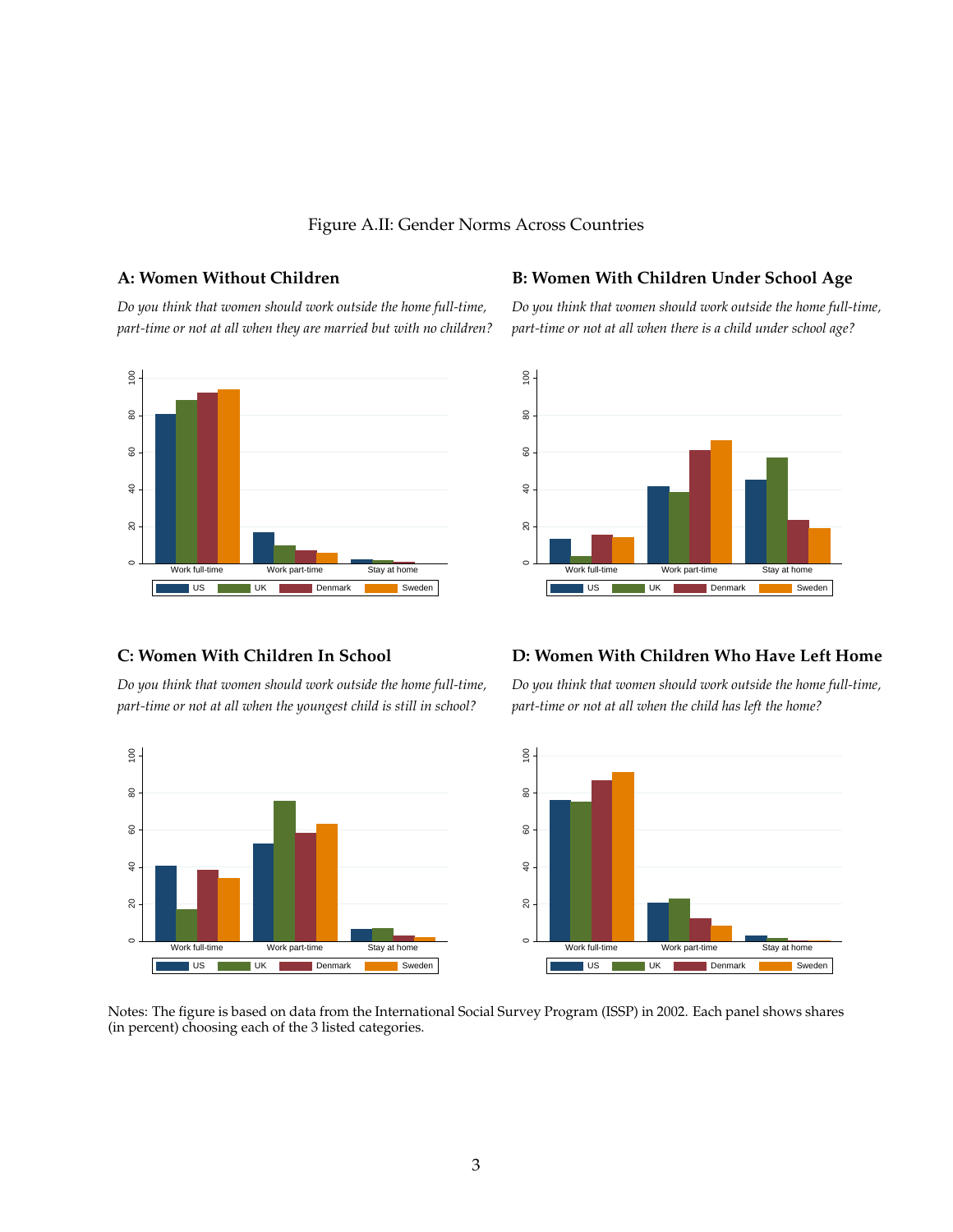

<span id="page-3-0"></span>Figure A.III: Earnings Impacts by Number of Children

Notes: The figure shows the impact of children on earnings exactly as in Figure 1A, but splitting the sample by the woman's total number of children as of 2013 (1, 2, 3, or 4 children).

### A: One-Child Mothers **B: Two-Child Mothers**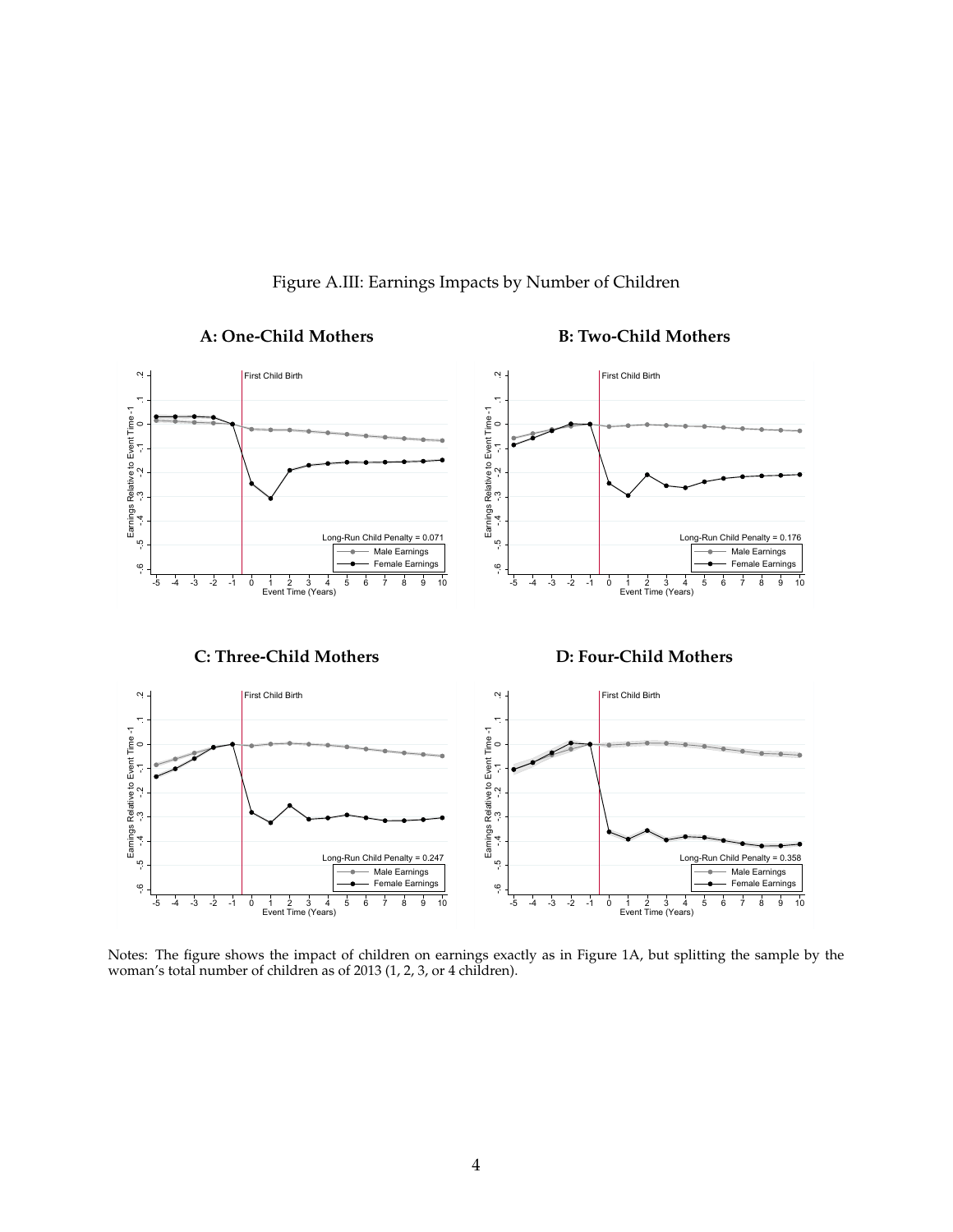Figure A.IV: Impacts of Children Born in January



Notes: The figure is constructed as Figure 1, but estimated on the subsample of individuals who have their first child in January.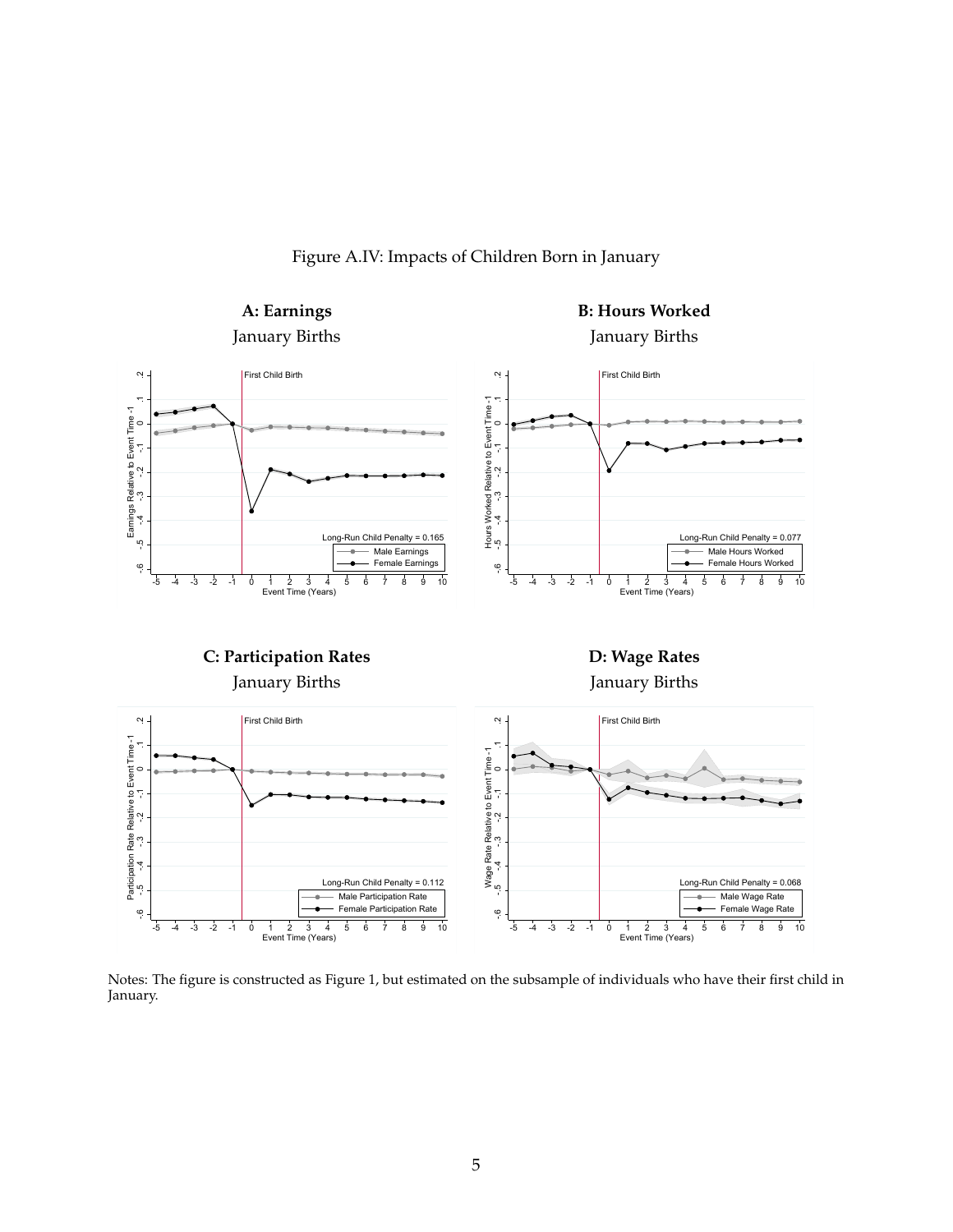### Figure A.V: Median Impacts of Children



**A: Earnings**

**B: Total Labor Supply**



Notes: The figure is constructed in the same way as in Figure 1, but showing median impacts on earnings and total hours worked (including the zeros, thereby combining the intensive and extensive margins). These quantile regressions are based on a 1/7 subsample, which makes the confidence bands somewhat larger.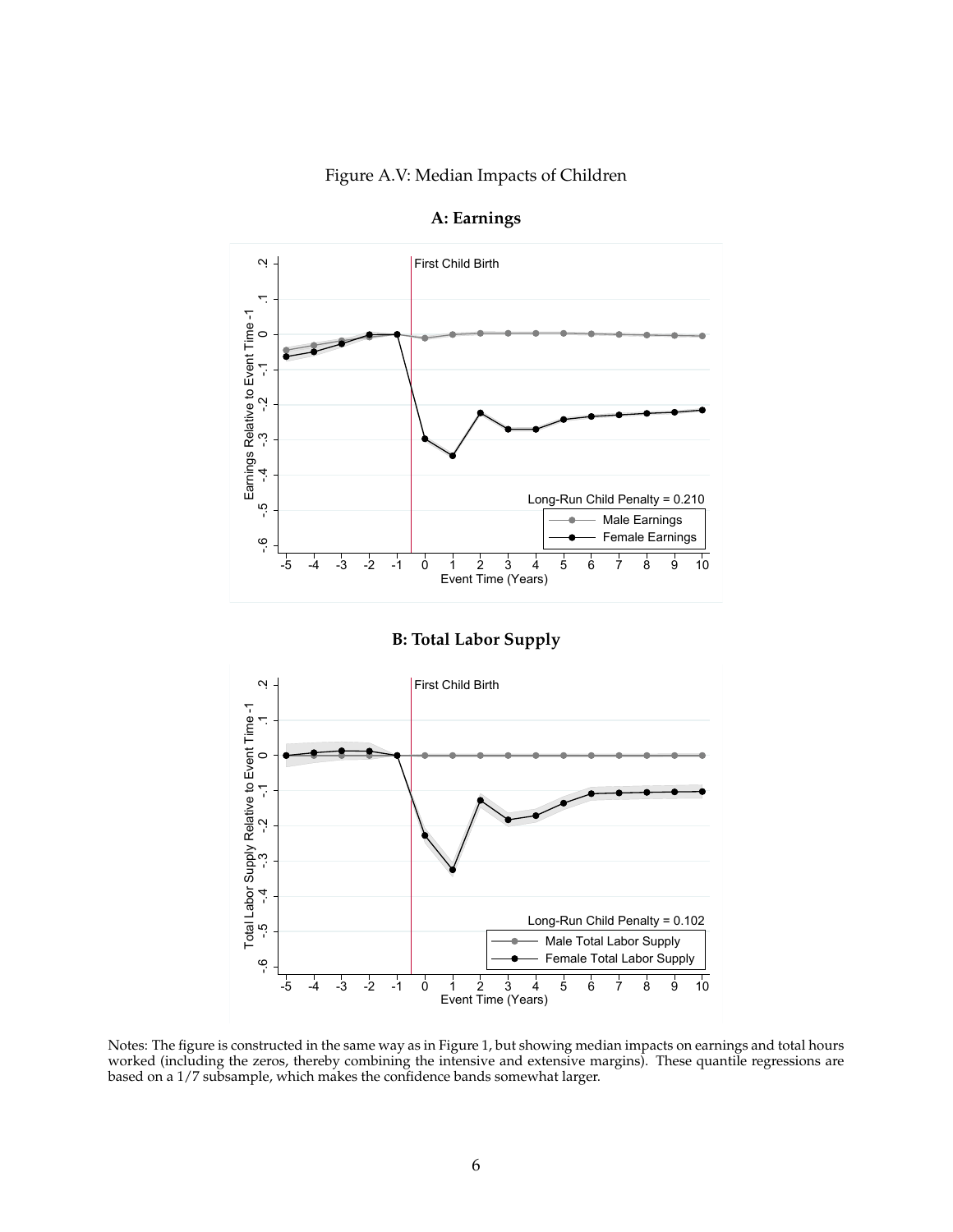Figure A.VI: Earnings Impact of Children in a Difference-in-Differences Event Study Design



<span id="page-6-0"></span>**A: Women Who Have Children vs Women Who Don't**

### **B: Men Who Have Children vs Men Who Don't**



Notes: The figure show the evolution of earnings relative to the year before the birth of the first child for individuals with children compared to those who never have children (assigning placebo births based on the observed distribution of age at first child among those who have children). Panel A shows the evolution in earnings for women and Panel B the evolution for men. In the figure we control for year fixed effects. The details of how we construct the control groups of men and women who never have children are described in Appendix [B.2.](#page-14-0) The figure reports long-run child penalties for men and women separately, estimated as a difference-in-differences between those who have children and those who never have children (as opposed to previous penalty measures based on comparing men and women, both of whom have children). The shaded 95% confidence intervals are based on robust standard errors.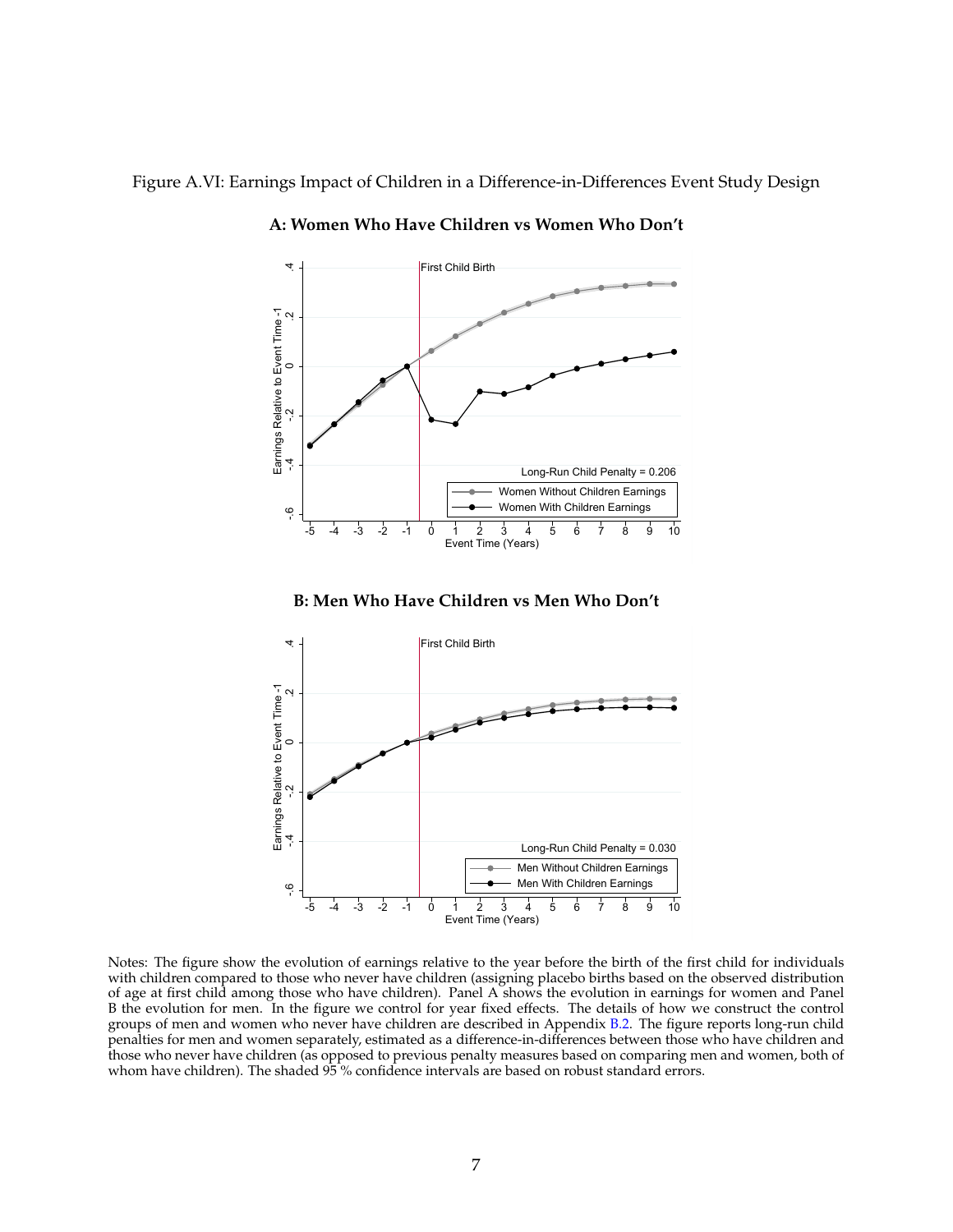

<span id="page-7-0"></span>Figure A.VII: Earnings Impact of Third Child in Event Study vs IV Designs Sibling Sex Mix or Twin Births as Instruments

Notes: The figure shows the earnings impact of a third child on women ( $P_t^w$  defined in section [B.2\)](#page-14-0) obtained from the OLS event study specification (black series) and the IV same-sex specification (red series) as a function of years since the birth of the third child. The event study estimates are based on specification  $(6)$  in Appendix [B.3.](#page-16-1) The IV-specification is based on the same specification using the sex mix of the first two children as instrument. The 95 % confidence intervals are based on robust standard errors. The figure also compares the average impact (i.e., across event times 0-10) obtained from the event study, the IV using sibling sex, and an IV using twins in the second birth.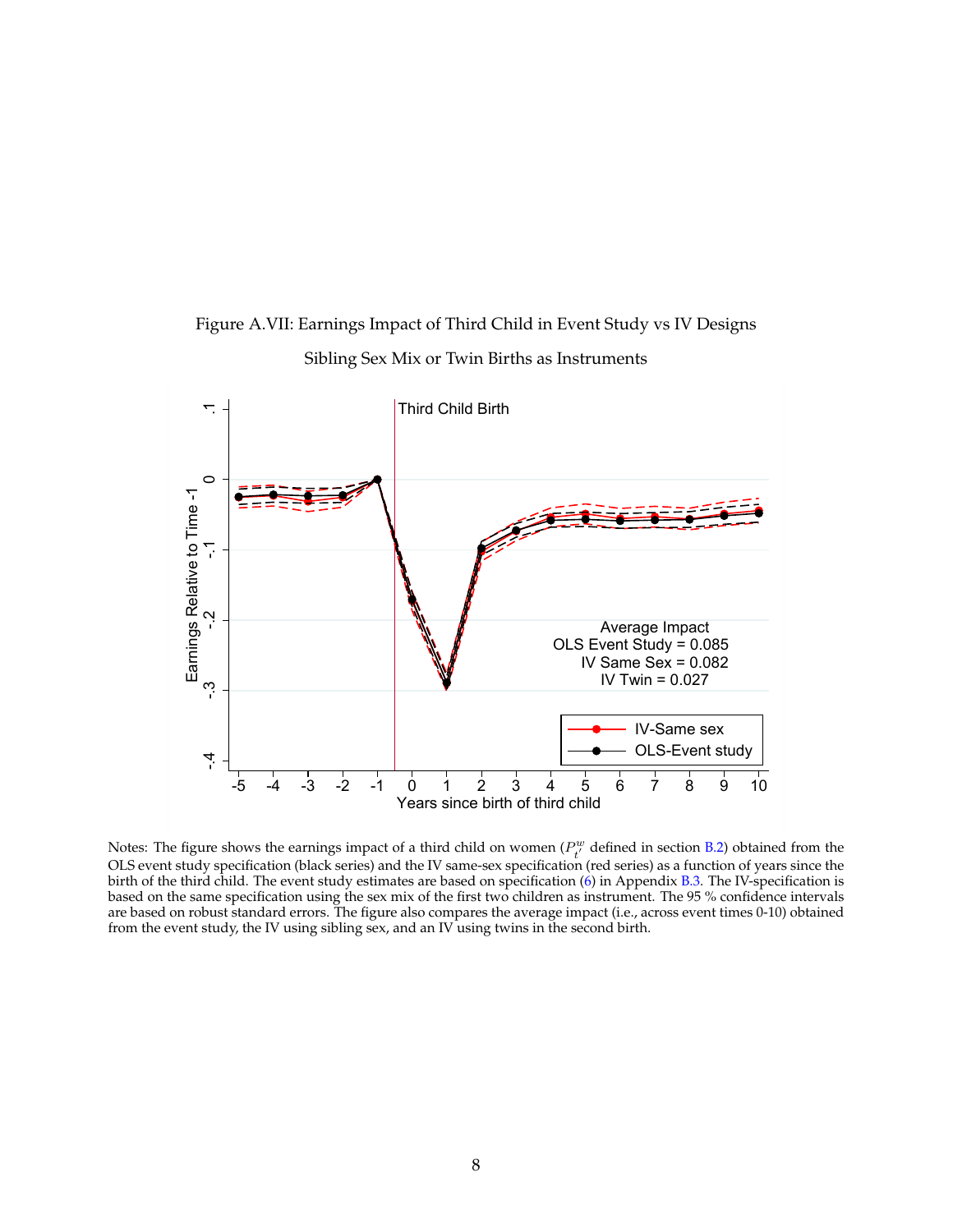Figure A.VIII: Decomposing the Age Profiles of Gender Inequality in Earnings



**A: 1985-Profile Decomposed**





Notes: Based on the child penalties estimated from specification (3) in the main paper, this figure decomposes the withinyear age profiles of gender inequality in earnings for 1985 and 2013. The difference between actual male earnings (solid black) and counterfactual female earnings (dashed grey) corresponds to non-child inequality, while the difference between counterfactual female earnings (dashed grey) and actual female earnings (solid grey) corresponds to child-related inequality. These within-year age profiles aggregate to the averages shown in Figure 5A for those two years.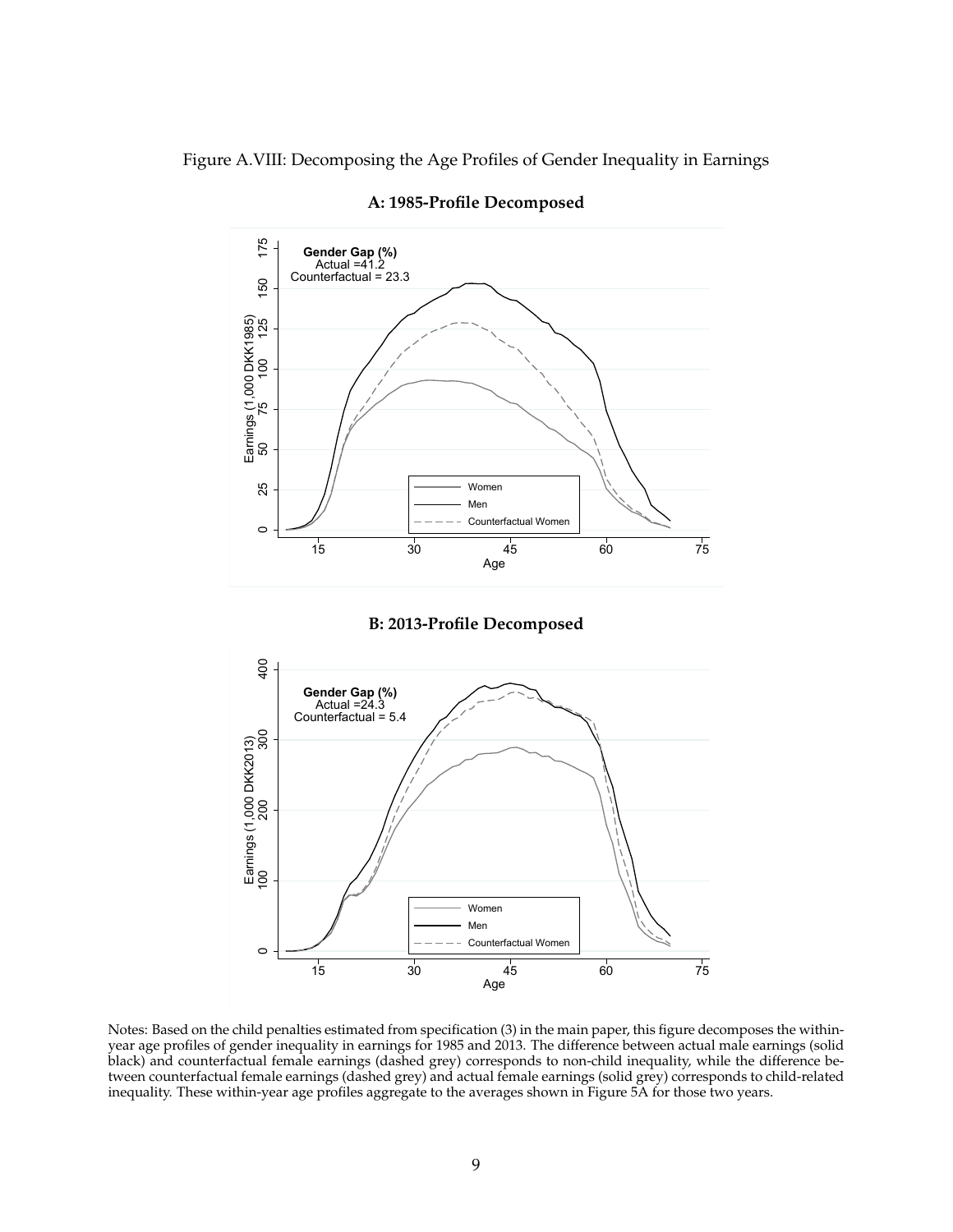### Figure A.IX: Intergenerational Transmission of Child Penalties with Richer Controls

### <span id="page-9-0"></span>**A: Maternal Grandparents**

With Education-by-After Controls



Notes: The figure shows the child penalty in earnings against quintiles of the relative labor supply distribution of the grandparents. The relative labor supply of grandparents is based on cumulated hours worked over the period 1964-79 (obtained from ATP pension contributions). The child penalties are estimated using equation (5) in the main paper and the statistic reported is  $P_q$  as defined in Section 5.2 extended with a rich set of non-parametric controls for the education level/fields of the grandparents interacted with the after dummy. The shaded  $95\%$  confidence intervals are based on robust standard errors.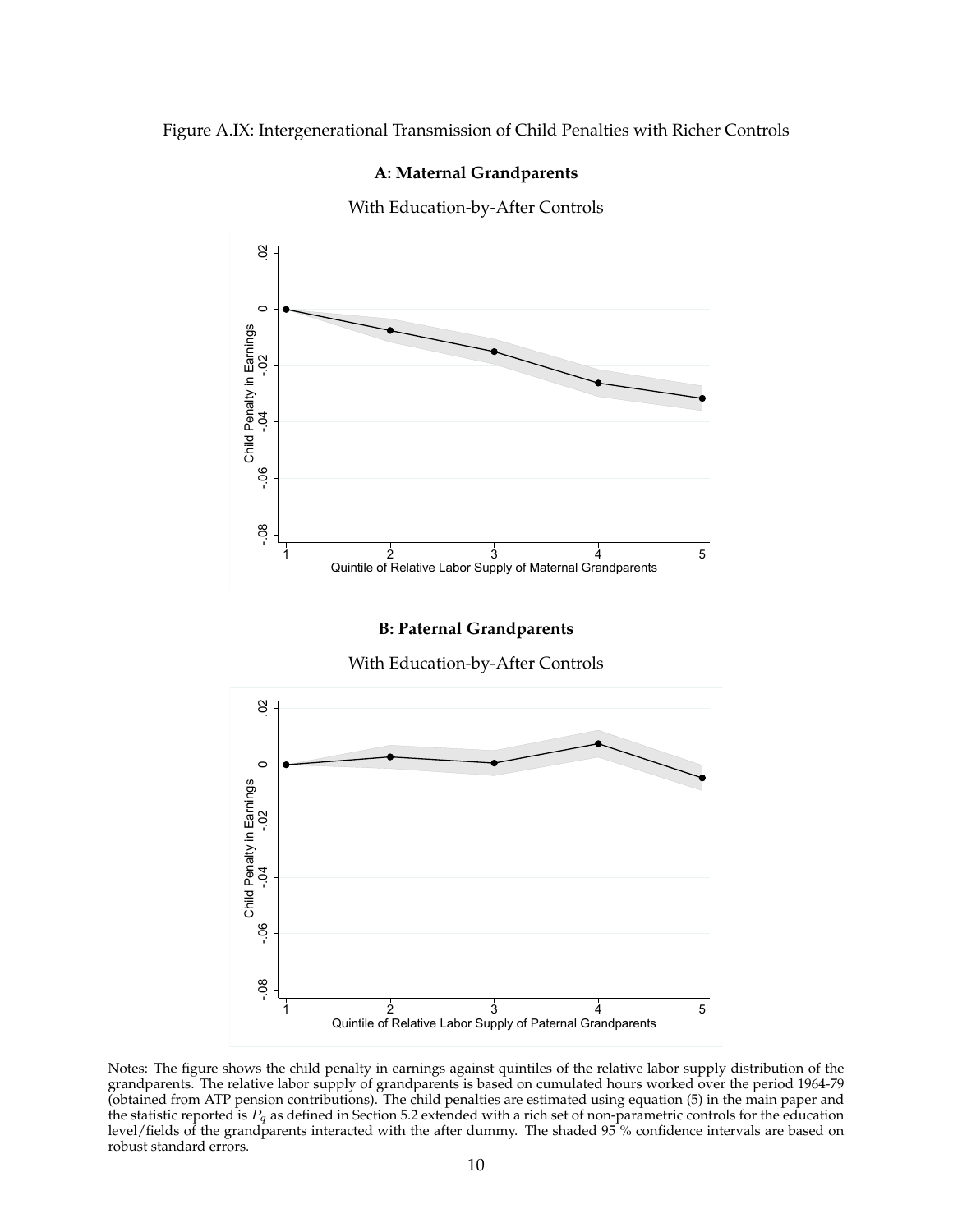### Figure A.X: Intergenerational Transmission of Child Penalties Controlling for the Fertility Channel

### <span id="page-10-0"></span>**A: Maternal Grandparents**

Controlling for Parental Fertility



Notes: The figure shows the child penalty in earnings against quintiles of the relative labor supply distribution of the grandparents. The relative labor supply of grandparents is based on cumulated hours worked over the period 1964-79 (obtained from ATP pension contributions). The child penalties are estimated using equation (5) in the main paper and the statistic reported is  $P_q$  as defined in Section 5.2 extended with non-parametric controls for the complete fertility of the women. The shaded  $95\%$  confidence intervals are based on robust standard errors.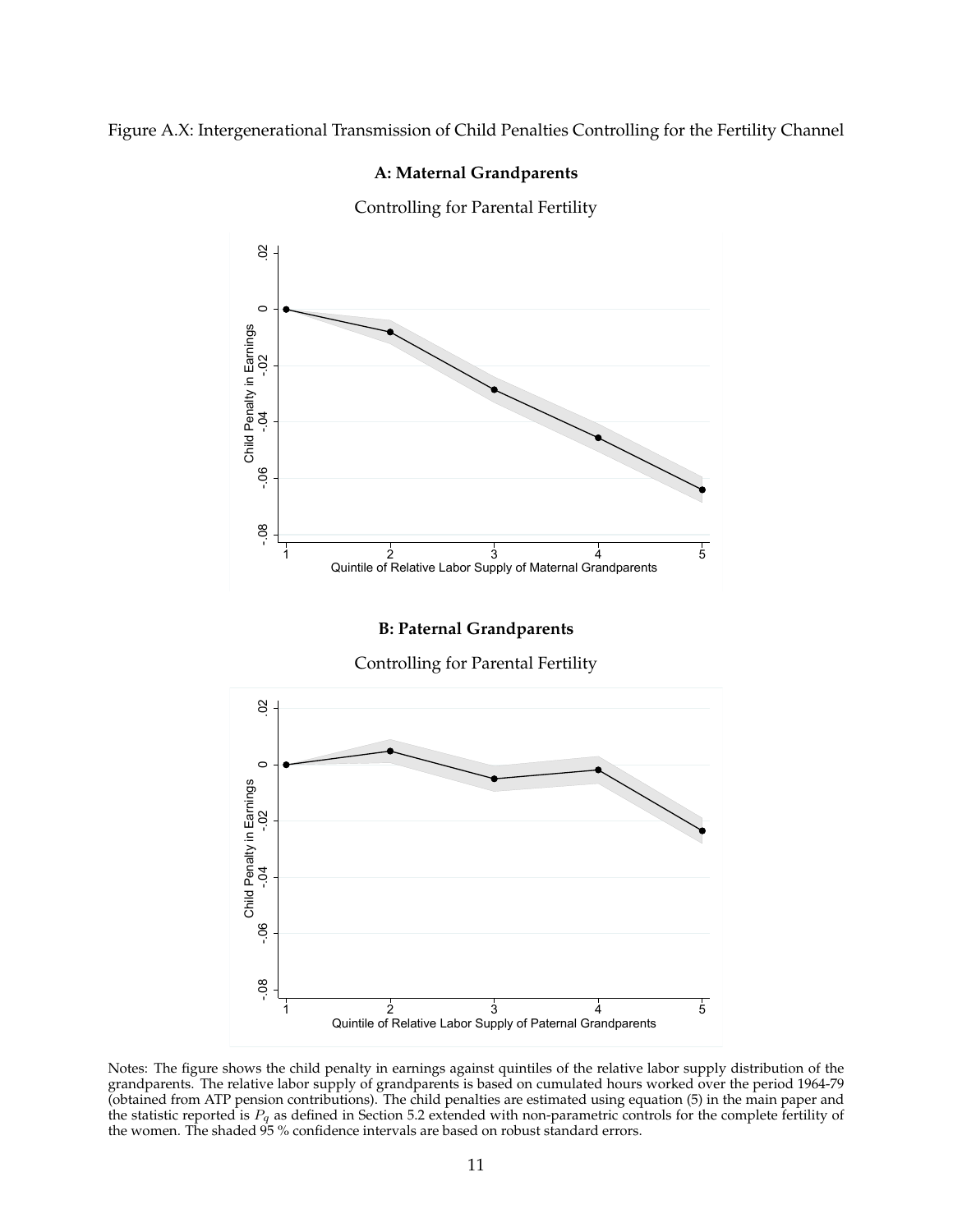Table A.I: Robustness Checks: Intergenerational Transmission of Child PenaltiesChild Penalty Estimates by Quintiles of the Relative Labor Supply of the Grandparents

| Specification:                  | (1)             | (2)             | (3)             | (4)             | (5)             | (6)             | (7)                 |
|---------------------------------|-----------------|-----------------|-----------------|-----------------|-----------------|-----------------|---------------------|
| Panel A: Maternal Grandparents  |                 |                 |                 |                 |                 |                 |                     |
| 2nd Quintile                    | 0.000(0.002)    | $-0.001(0.002)$ | $-0.009(0.002)$ | $-0.008(0.002)$ | $-0.008(0.002)$ | $-0.008(0.002)$ | $-0.008(0.002)$     |
| 3rd Quintile                    | $-0.013(0.002)$ | $-0.014(0.002)$ | $-0.029(0.002)$ | $-0.029(0.002)$ | $-0.028(0.002)$ | $-0.015(0.002)$ | $-0.029(0.002)$     |
| 4th Quintile                    | $-0.029(0.002)$ | $-0.027(0.002)$ | $-0.041(0.003)$ | $-0.044(0.003)$ | $-0.045(0.003)$ | $-0.026(0.002)$ | $-0.046(0.003)$     |
| 5th Quintile                    | $-0.061(0.002)$ | $-0.061(0.002)$ | $-0.066(0.002)$ | $-0.065(0.002)$ | $-0.065(0.002)$ | $-0.032(0.002)$ | $-0.064(0.002)$     |
| Panel B: Paternal Grandparents  |                 |                 |                 |                 |                 |                 |                     |
| 2nd Quintile                    | 0.007(0.002)    | 0.007(0.002)    | 0.003(0.002)    | 0.005(0.002)    | 0.005(0.002)    | 0.003(0.002)    | 0.005(0.002)        |
| 3rd Quintile                    | 0.003(0.002)    | 0.002(0.002)    | $-0.007(0.002)$ | $-0.005(0.002)$ | $-0.005(0.002)$ | 0.001(0.002)    | $-0.005(0.002)$     |
| 4th Quintile                    | 0.01(0.002)     | 0.011(0.002)    | 0.005(0.002)    | 0.001(0.002)    | $-0.001(0.002)$ | 0.007(0.002)    | $-0.002(0.002)$     |
| 5th Quintile                    | $-0.023(0.002)$ | $-0.023(0.002)$ | $-0.025(0.002)$ | $-0.024(0.002)$ | $-0.025(0.002)$ | $-0.005(0.002)$ | $-0.024(0.002)$     |
| <b>Grandparental Controls</b>   |                 |                 |                 |                 |                 |                 |                     |
| <b>Birth Cohort</b>             | $\mathsf X$     | $\chi$          | $\chi$          | $\chi$          | $\mathsf X$     | $\chi$          | $\chi$              |
| <b>Wealth Quintiles</b>         |                 | $\chi$          | $\chi$          | $\chi$          | $\chi$          | $\mathsf X$     | $\chi$              |
| Wealth Quintiles $\times$ After |                 |                 | $\mathsf X$     | X               | $\chi$          | $\mathsf X$     | $\chi$              |
| Region                          |                 |                 |                 | $\chi$          | $\chi$          | $\mathsf X$     | $\boldsymbol{\chi}$ |
| Region $\times$ After           |                 |                 |                 | $\chi$          | $\chi$          | $\chi$          | $\chi$              |
| Education                       |                 |                 |                 |                 | $\mathsf X$     | $\mathsf X$     | $\chi$              |
| Education $\times$ After        |                 |                 |                 |                 |                 | X               |                     |
| <b>Parental Controls</b>        |                 |                 |                 |                 |                 |                 |                     |
| Fertility                       |                 |                 |                 |                 |                 |                 | $\chi$              |
| Fertility $\times$ After        |                 |                 |                 |                 |                 |                 | $\chi$              |

Notes: This table shows child penalty estimates by quintiles of the relative labor supply of the maternal grandparents (Panel A) and the paternal grandparents (Panel B) under different sets of controls in columns (1)-(7). Wealth controls consist of dummies for the within-generation wealth rank (quintiles) of the grandparents. Region controls add dummies for the region of residence of the grandparents. Education controls add dummies for both the the length and field of education (22 dummies) for both the grandmother and the grandfather. Fertility controls consist of dummies for the total number of children of the parents (measured in 2014). Specification(1) corresponds to the estimates shown in Figure 6, specification (5) to Figure 7, specification (6) to Figure [A.IX,](#page-9-0) and specification (7) to Figure [A.X.](#page-10-0)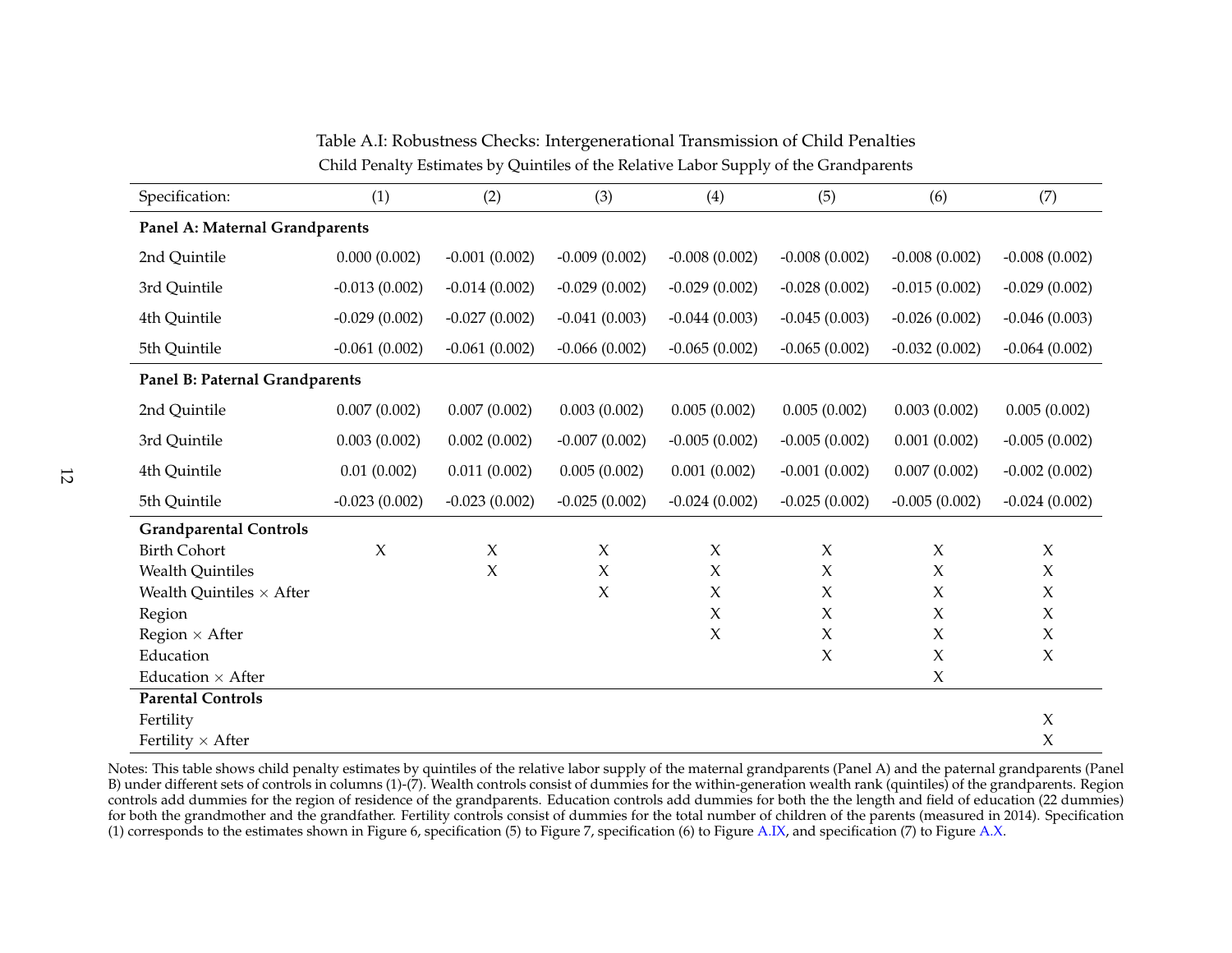## **B Identification**

### **B.1 Conceptual Framework**

In this section we set out a simple conceptual framework to clarify what is being estimated in the event studies. We denote by  $\mathbf{k_i} = (0, ..., k_{it}, ..., k_{iT})$  the anticipated lifetime path of fertility for individual *i*: the individual starts life with zero children, has  $k_{it}$  children at time  $t$ , and ends up with  $k_{iT}$  children over the lifetime. Earnings at time  $t$  are chosen based on the number of children present at time  $t$  as well as the anticipated lifetime path of fertility. Specifically,

<span id="page-12-0"></span>
$$
Y_{it} = F(k_{it}, \mathbf{x}_{it}, \mathbf{z}_{it})
$$
  
=  $F(k_{it}, \mathbf{x}(k_{it}, \mathbf{k}_{i}, \mathbf{z}_{it}), \mathbf{z}_{it}),$  (1)

where  $Y_{it}$  is earnings,  $x_{it} = x$   $(k_{it}, k_i, z_{it})$  is a set of earnings determinants that are chosen based on children, and  $z_{it}$  is a set of earnings determinants that do not depend on children. Compared to the empirical specification (1) in the main paper, we simplify notation by leaving out indexation of gender and calendar time. The elements of **xit** include variables such as hours worked, occupation, sector and firm — variables which we have seen respond to children in the event studies — while the elements of **zit** include factors such as age, ability and preferences. Hence, in this framework earnings may respond directly to children conditional on choices (e.g. the impact of being tired or distracted at work) and indirectly through labor market choices **xit** (e.g. the impact of switching to a lower-paying, but more family-friendly firm). Furthermore, we allow labor market choices **xit** to respond both to the contemporaneous number of children  $k_{it}$  and to the entire path of past and future fertility. The latter effect captures for example that some women may take less education or opt for family-friendly career tracks knowing that they will eventually have many children.

While we do not specify the demand for children, we make the assumption that children  $k_{it}$  are exogenous to the outcome variable  $Y_{it}$  conditional on the set of underlying determinants  $z_{it}$ . The assumption that "the event" (in our case, child birth) is not determined by the outcome variable is fundamental to any event study analysis. The graphical evidence presented above lends support to this assumption: there is no indication that outcomes respond *prior* to child birth (or prior to pregnancy as discussed above); the sharp breaks in career trajectories always occur *just after* having children.

This framework allows for two conceptually different effects of children on earnings. One is a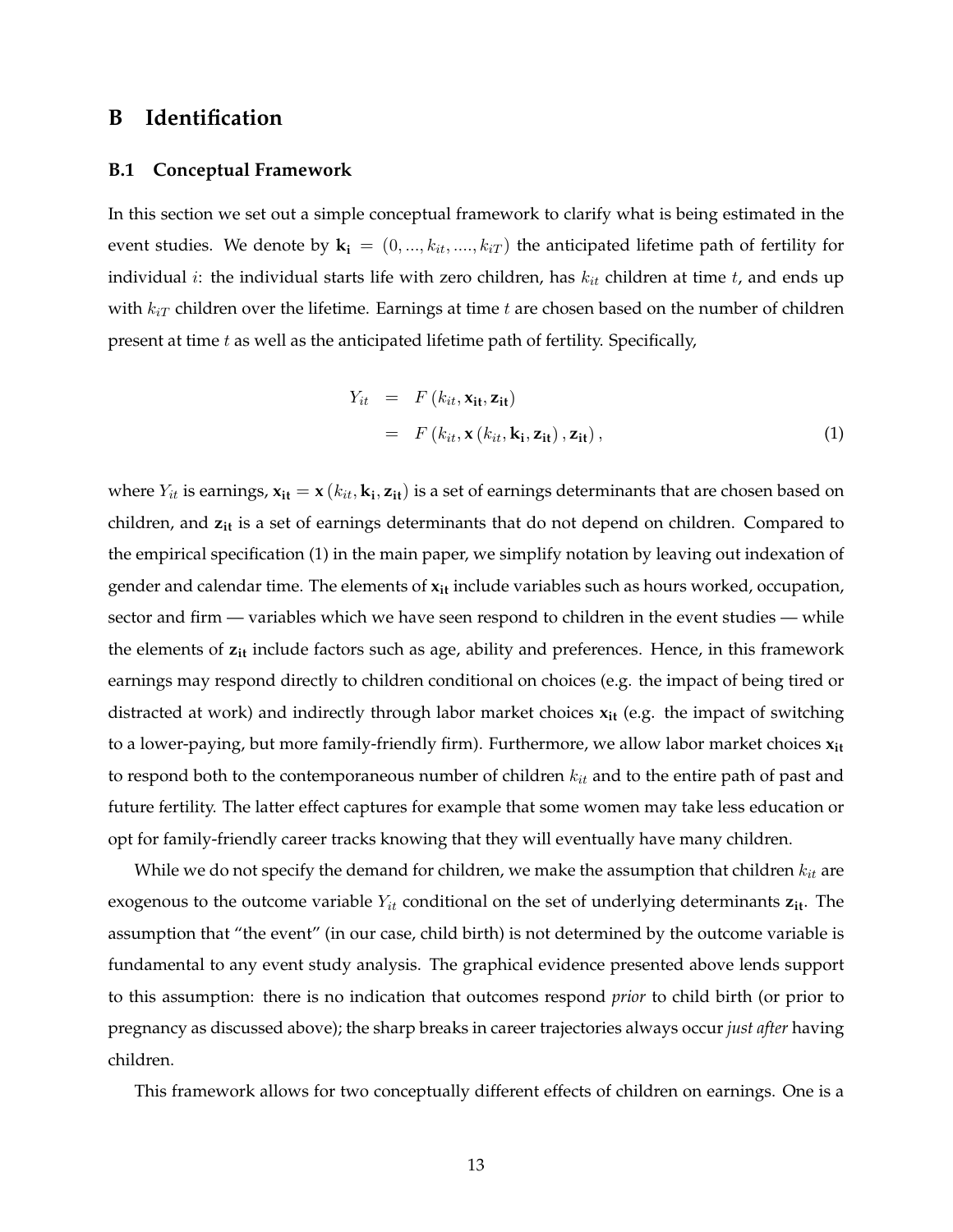*pre-child effect* of future children, conditional on the current number of children  $k_{it}$ , which operates through the dependence of labor market choices **xit** on anticipated lifetime fertility **k<sup>i</sup>** . The other is a *post-child effect* of current children, conditional on anticipated lifetime fertility **k<sup>i</sup>** , which operates through both the direct effect of  $k_{it}$  and the effect of  $k_{it}$  on labor market choices  $\mathbf{x}_{it}$ . An obvious but important point is that the event studies cannot capture pre-child effects — these are incorporated in the pre-event levels that are differenced out — and is designed to identify only post-child effects. If women are investing less in education and career in anticipation of motherhood (as the child penalty sharply reduces the return to such investments), then the pre-child effect on female earnings is negative and the event study provides a lower bound on the total effect.<sup>[1](#page-13-0)</sup>

Under what conditions do the event studies correctly identify the post-child impacts? It is important to distinguish between short-run and long-run impacts. The short-run impact is estimated by comparing event times *just* before and after time zero. Denoting these event times by t−,t<sup>+</sup> and using equation [\(1\)](#page-12-0), the short-run event study estimates capture

<span id="page-13-1"></span>
$$
\mathsf{E}\left[Y_{it_{+}}-Y_{it_{-}}\right] = \mathsf{E}\left[F\left(1, \mathbf{x}\left(1, \mathbf{k}_{i}, \mathbf{z}_{it_{+}}\right), \mathbf{z}_{it_{+}}\right)\right] - \mathsf{E}\left[F\left(0, \mathbf{x}\left(0, \mathbf{k}_{i}, \mathbf{z}_{it_{-}}\right), \mathbf{z}_{it_{-}}\right)\right],\tag{2}
$$

when we do not directly control for elements for  $z_{it}$  through for example age and year dummies. Assuming smoothness of the average non-child earnings path, i.e. E  $[F\left(0,\mathbf{x}\left(0,\mathbf{k_i},\mathbf{z_{it-}}\right),\mathbf{z_{it-}}\right)] \approx$  $E[F(0, x(0, k_i, z_{it_+}), z_{it_+})]$ , equation [\(2\)](#page-13-1) identifies the short-run effect of the first child conditional on **zit**<sup>+</sup> . With direct controls for **zit**, the smoothness assumption can be relaxed.

The long-run impact is obtained by considering an event time  $t_{++}$  long after time zero, i.e.

$$
\mathsf{E}\left[Y_{it_{++}}-Y_{it_{-}}\right] = \mathsf{E}\left[F\left(k_{iT}, \mathbf{x}\left(k_{iT}, \mathbf{k_i}, \mathbf{z_{it_{++}}}\right), \mathbf{z_{it_{++}}}\right)\right] - \mathsf{E}\left[F\left(0, \mathbf{x}\left(0, \mathbf{k_i}, \mathbf{z_{it_{-}}}\right), \mathbf{z_{it_{-}}}\right)\right].\tag{3}
$$

There are two differences between this impact measure and the previous one. The first difference is that the long-run impact captures the effect of total lifetime fertility  $k_{iT}$  as opposed to the effect of only the first child. The second difference is that the smoothness assumption is no longer sufficient for identification as we can still have large changes in non-child earnings components over a long event time window. Hence, if we are not fully controlling for  $z_{it}$ , then the long-run child penalty may be a biased estimate of the true post-child impact. Allowing for non-parametric age and year controls as we do in specification (1) in the main paper may go a long way in alleviating this

<span id="page-13-0"></span> $1$ On the other hand, if women are engaging in intertemporal substitution of work effort around the event of having a child, then the pre-child effect could be positive. However, our event graphs feature very stable pre-trends that are identical for men and women, indicating that no significant intertemporal substitution is taking place.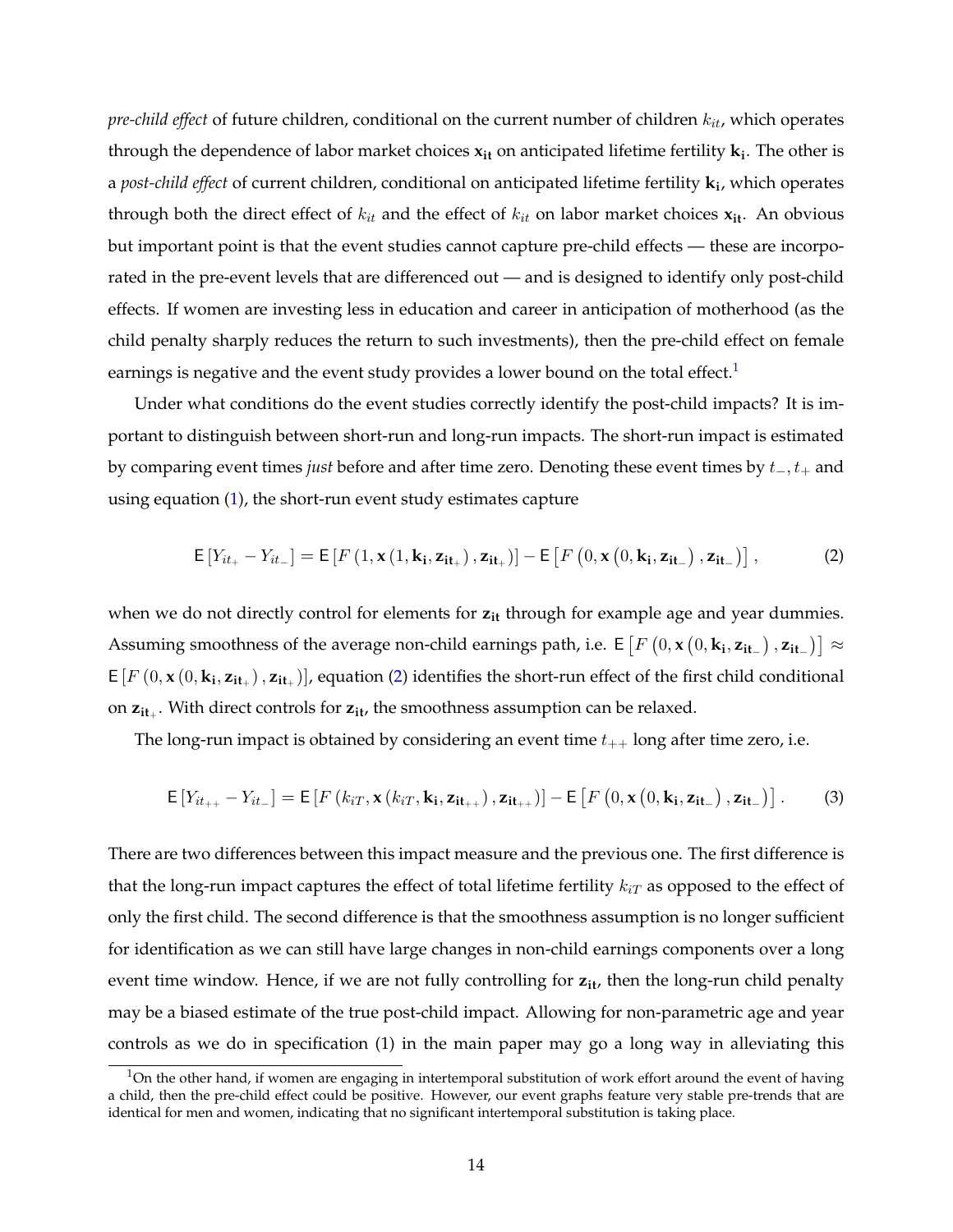problem, but we cannot be certain that there is no remaining bias. There are two potential solutions to the problem. One is to use a control group — naturally women and men who never have children — to account for the non-child earnings trend in a difference-in-differences design. The other is to leverage an instrument for child birth within our event study approach. In the following sections we consider both approaches.

### <span id="page-14-0"></span>**B.2 Identification Check: DD Event Study**

In this section we lay out a difference-in-differences event study design that uses men and women who never have children as controls. The design is based on assigning placebo births to individuals who never have children, drawing from the observed distribution of age at first child among those who do have children (within cells of cohort and education).

Two technical issues arise when defining the control group and assigning placebo births. First, individuals observed without children include two types: those who will never have children and those who have not had children yet. The first group is the cleanest possible control group, but we face a truncation issue in identifying them. Taking age 40 as the latest age at which people have their first child (as only small fractions of both men and women have their first child after that age), the fertility of cohorts born after 1973 is truncated as they are younger than 40 when we last see them in 2013. Hence, for individuals observed without children in the later cohorts, we select those who are most likely never to have children based on a linear probability model of zero lifetime fertility ( $k_{iT} = 0$ ) as a function of observables, estimated on the (non-truncated) cohorts born between 1955–1973. $^2$  $^2$  In each of the later cohorts, the number of individuals we select as having zero lifetime fertility is such that the probability of never having children is the same after 1973 as the average between 1955–1973 (as this probability has been quite stable during this time).<sup>[3](#page-14-2)</sup> Our control group consists of these selected individuals from the post-1973 cohorts along

$$
P[k_{iT} = 0] = X'\beta,
$$
\n<sup>(4)</sup>

<span id="page-14-1"></span> $^{2}$ Specifically, we estimate the following model separately for men and women:

where  $k_iT = 0$  is a dummy for zero lifetime fertility and X includes the following dummy controls: quartiles of the income distribution of the individual's cohort, quartiles of the wealth distribution of the individual's cohort, quartiles of the wealth distribution of the spouse's cohort, education length/degree (8 categories), decade of generation of the maternal grandmother, decade of generation of maternal grandfather, and region of residence. The model is estimated on the non-truncated cohorts from 1955-1973. We predict the probability of zero lifetime fertility for the truncated cohorts after 1973 as  $\hat{P} = X'\hat{\beta}$ .

<span id="page-14-2"></span><sup>&</sup>lt;sup>3</sup>That is, for each cohort *c* born after 1973, we rank individuals based on their  $\hat{P}$ s. Among those from cohort *c* who have no children by 2013, we pick the n<sub>c</sub> individuals with the highest  $\hat{P}$ s such that  $\frac{n_c}{N_c} = P_{1955-1973}$ , where  $N_c$  is the total number of individuals (men and women, respectively) in the cohort and  $P_{1955-1973}$  is the average fraction of individuals with  $k_{iT} = 0$  for cohorts 1955-1973. These  $n_c$  individuals are assumed to have zero lifetime fertility. The rest of cohort  $c$  observed with no children are assumed to have children later, and are therefore not included among the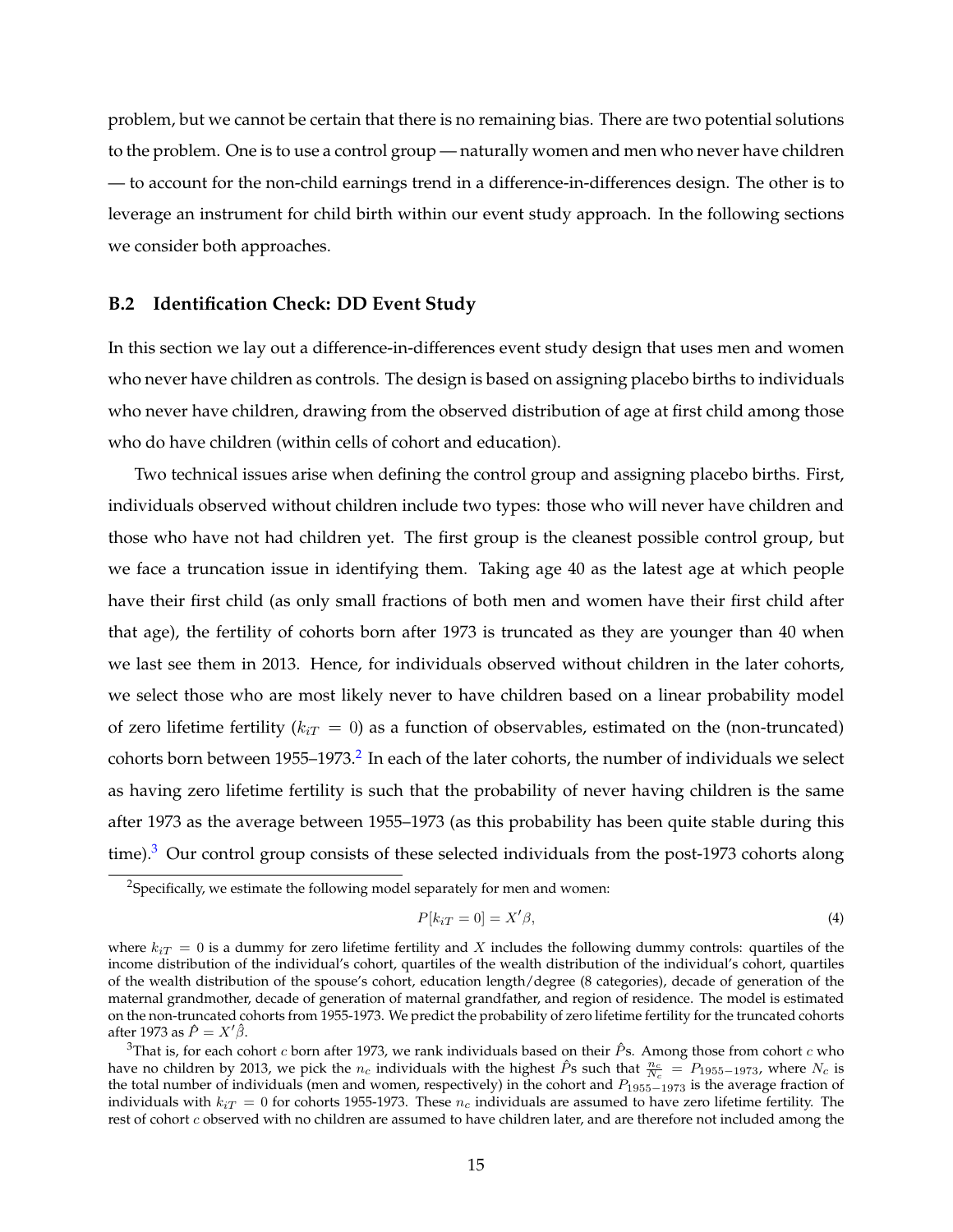with all individuals without children from earlier cohorts.

Second, we need to allocate placebo births to those in our control group. Here we also have to distinguish between truncated cohorts born after 1973 and non-truncated cohorts born before that time. For the older cohorts, the distribution of age at first child  $A$  is approximated by a lognormal distribution within cells of birth cohort c and education e. That is, we assume  $A_{c,e} \sim$  $\mathcal{LN}\left(\hat{\mu}_{c,e},\hat{\sigma}_{c,e}^2\right)$  where the mean  $\hat{\mu}_{c,e}$  and variance  $\hat{\sigma}_{c,e}^2$  are obtained from the actual distributions within each cohort-education cell. Individuals in older cohorts without children get a random draw from this distribution. For the younger cohorts, we draw a random age at first child from  $\cal LN\left(\tilde\mu_{c,e},\hat\sigma_{c,e}^2\right)$  where the mean  $\tilde\mu_{c,e}$  is the predicted average age at first child obtained by estimating a linear trend on the older cohorts. That is, consistent with the stylized pattern observed for the older cohorts, we allow for an upward linear drift in the age at first child while keeping the variance constant.

With this setup, we are able to implement event studies that compare our treatment group (a balanced panel of those who have their first child between 1985–2003 and are observed in a 15 year window around the first child birth) to a control group (a balanced panel of those who never have children, but have been assigned a placebo birth between 1985–2003 and are observed in a 15-year window around the placebo). The impact of children can be estimated as a difference-indifferences, i.e.

$$
\mathsf{E}\left[Y_{i,t>0} - Y_{i,t<0} \mid k_{iT} > 0\right] - \mathsf{E}\left[Y_{i,t>0} - Y_{i,t<0} \mid k_{iT} = 0\right].\tag{5}
$$

The identification assumption is a standard parallel trends assumption, which in the notation established above implies  $\mathsf{E}\left[\Delta F(0, \mathbf{x}(0, \mathbf{k_i}, \mathbf{z_{it}}), \mathbf{z_{it}}) \mid k_{iT} > 0\right] = \mathsf{E}\left[\Delta F(0, \mathbf{x}(0, 0, \mathbf{z_{it}}), \mathbf{z_{it}}) \mid k_{iT} = 0\right].$ Given the parallel trends assumption — the validity of which we can verify from the pre-trends — it is not necessary to introduce controls for **zit**. Therefore, we drop the age dummies in the specification discussed below.<sup>[4](#page-15-0)</sup>

Figure [A.VI](#page-6-0) shows the earnings impacts of children in this difference-in-differences design. Panel A shows women while Panel B shows men. The event studies are very sharp and confirm the key qualitative findings from the baseline specification. Women with children and women without children are on identical pre-trends, diverge sharply at the time of the first child birth, and the impact is very stable over time. The impact of children 10 years after equals 20.6%, slightly larger than the baseline impact of 19.4% shown in Figure 1A. The baseline graph already suggested that

controls.

<span id="page-15-0"></span> $<sup>4</sup>$ We do keep the year dummies (in order to show changes in real terms), but the child penalty estimates are virtually</sup> unchanged when dropping the year dummies as well.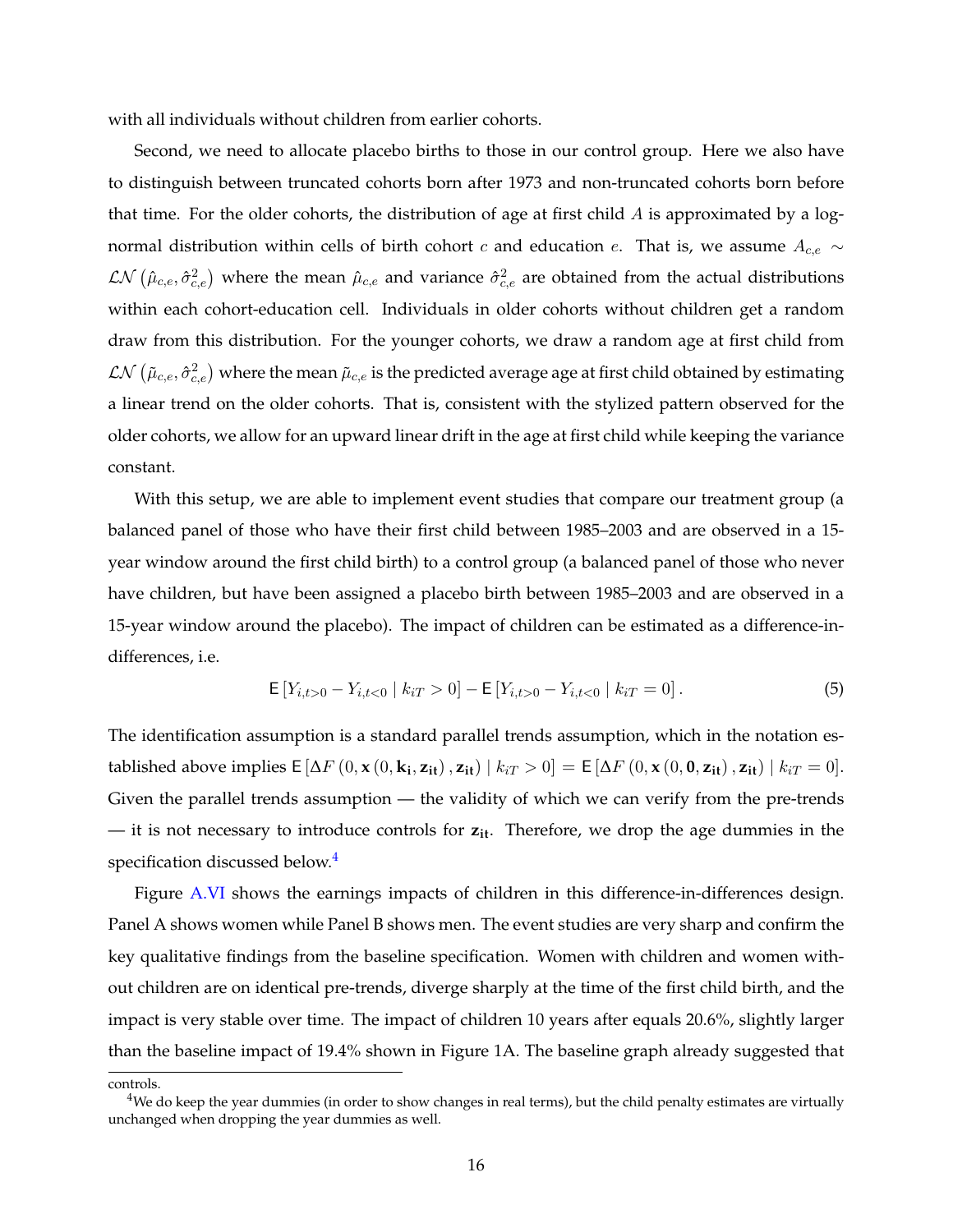we were slightly underestimating the career cost of children on women: it showed a weak upward pre-trend for women (compared to men) that the child penalty estimate did not take into account. Using women without children as a control group accounts for this trend.

A new insight that emerges from the DD event study design is that men *are* affected by parenthood, although the effect is very small. Men who have children and men who don't are on identical pre-trends and then diverge at event time 0. Even though the effect is tiny, the perfect pre-trends and precision of our data makes the effect very clear. The long-run child penalty in male earnings is equal to 3%.

### <span id="page-16-1"></span>**B.3 Identification Check: IV Event Study**

As another identification check, we compare our event study approach to an IV approach using the sex mix of the first two children as an instrument for having a third child [\(Angrist and Evans](#page-18-0) [1998\)](#page-18-0). The idea is that parental preferences for variety make it more likely to have a third child when the first two have the same sex, while the children's sex should have no independent impact on labor market outcomes and thus satisfy the exclusion restriction.<sup>[5](#page-16-2)</sup> As the sibling sex mix instrument gives the local average treatment effect of a third child, we have to modify our event study approach to also provide the local impact of the third child in order to compare the two approaches.

We consider the following event study specification for estimating the effect of a third child:

<span id="page-16-0"></span>
$$
Y_{istt'} = \sum_{j \neq -1} \alpha_j \cdot \mathbf{I} \left[ j = t \right] + \sum_k \beta_k \cdot \mathbf{I} \left[ k = \text{age}_{is} \right] + \sum_y \gamma_y \cdot \mathbf{I} \left[ y = s \right] + \sum_{n \neq -1} \delta_n \cdot \mathbf{I} \left[ n = t' \right] + \nu_{istt'} \tag{6}
$$

where the index t still denotes event time with respect to the first child, while the new index  $t^{'}$ denotes event time with respect to the third child. The first three terms on the right-hand side corresponds to our baseline specification: it gives the effect of the first child, controlling for a full set of age and year dummies. The fourth term on the right-hand side is new and it includes event time dummies around the birth of the third child (omitting  $t^{'}=-1$ ). Even though the objective is to estimate the effect of the third child, we keep the event time dummies around the birth of the first child in the specification. This is because past child dynamics may matter for the impact of the

<span id="page-16-2"></span> $5$ The validity of this exclusion restriction can be verified based on our event study approach: we find no differences in the impacts of the first child depending on whether it is a boy or a girl, suggesting that child gender is not important for parental labor market outcomes. While the exclusion restriction is thus compelling, there might be a problem with the assumption of no defiers underlying LATE. Some parents may have preferences for a specific sex — typically boys and are therefore less likely to have a third child if they start out with two boys. The presence of defiers due to boy-bias is arguably less of an issue in Denmark than in more traditional societies.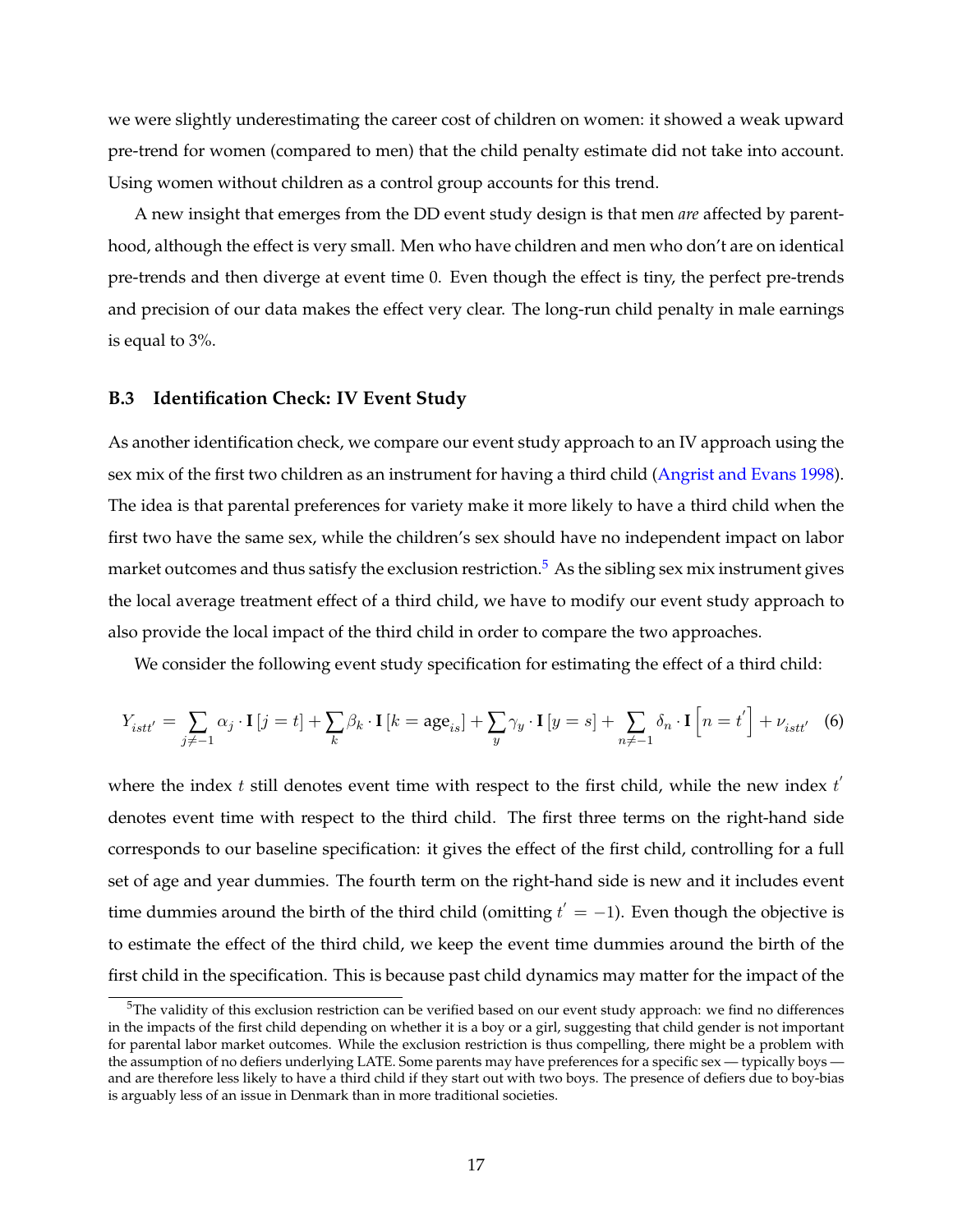third child.<sup>[6](#page-17-0)</sup>

We run the specification on a sample of women who had their first child between 1985-2003 (as before) and who have completed fertility of two or three when we last observe them in 2013. $^7\,$  $^7\,$  $^7\,$  In order to capture the long-run effect of a third child, we expand from the previously balanced panel that included a 10-year window after the first child birth to an unbalanced panel that includes the longest possible window for each individual. For example, a woman who had her first child in 1985 and is observed until 2013 is included in the sample with event times up to  $t = 28$  with respect to that child, allowing for the longest possible period after the third child.

The IV-specification is the same as equation [\(6\)](#page-16-0), but there we instrument the event time dummies around the third child birth using the sex mix of the first two children. Specifically, we instrument each dummy  $\mathbf{I}\left[n=t^{\prime}\right]$  by the interaction  $\mathbf{I}\left[n=t^{\prime}\right]\times\mathbf{I}$  [same sex siblings], which takes the value of one when the woman is at event time  $t^{'}$  with respect to the third child and her first two children have the same sex. In contrast to previous implementations of such IV approaches, this specification traces out the full dynamic pattern of the effects of the third child.

The results are presented in Figure [A.VII,](#page-7-0) which shows the earnings impacts of a third child obtained from the event study specification (black series) and the IV specification (red series) as a function of years since the birth of the third child. Analogous to the previous graphs, the statistic shown here is  $P_{t}^{w}$  $\hat{b}^w_{t'} \equiv \hat{\delta}^w_{t'}$  $\left[\tilde{Y}_{istt'}^w \mid t'\right]$  where  $\tilde{Y}_{istt'}^w$  is the counterfactual outcome absent the effect of the third child, but not the other children, i.e.  $\tilde{Y}^w_{istit'}\equiv \sum_j \hat{\alpha}_j\cdot\mathbf{I}\left[j=t\right]+\sum_k \hat{\beta}_k\cdot\mathbf{I}\left[k=\text{age}_{is}\right]+\sum_y \hat{\gamma}_y\cdot\mathbf{I}\left[k=\text{age}_{is}\right]$  $\mathbf{I}\left[y=s\right]+\hat{\eta}_i.$ 

The following key insights emerge from the figure. First and foremost, the event study estimates and the IV estimates are almost perfectly aligned through event time, providing strong support for our empirical approach. The fact that the pre-event coefficients are very similar (and close to zero) for the two approaches suggests that anticipation effects of children are not important. The fact that the post-event coefficients are very similar shows that the impacts on women who have a third child because of the sex mix of the first two (the IV-compliers) are the same as the impacts on all treated women. Second, the short-run effect of a third child is similar to the short-run effect of the first child, an earnings reduction of 20-30%. Third, the long-run effect of a third child is about 5%. This is less than the long-run effect of the first child among those who only have one child (equal

<span id="page-17-0"></span> $6$ The reason why we can separately identify event time dummies for the first child and the third child, while simultaneously controlling for a full set of age and year dummies, is that there is enough independent variation in the ages at which women have their first and third child, respectively.

<span id="page-17-1"></span><sup>&</sup>lt;sup>7</sup>As we do not include men here, we have dropped the superscript g in specification [\(6\)](#page-16-0).